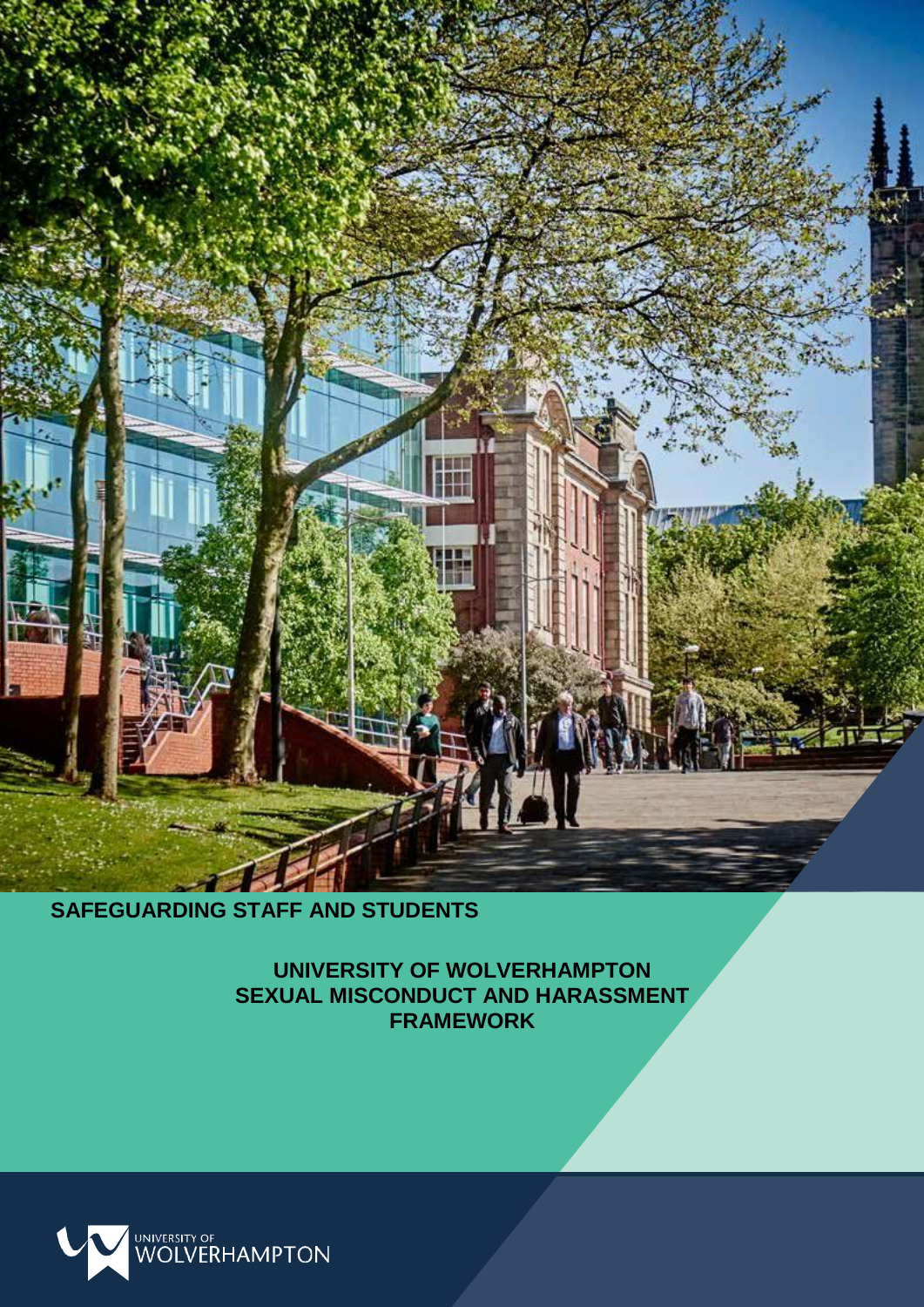# **INDEX**

| 3              | Introduction                                                |
|----------------|-------------------------------------------------------------|
| 3              | Sexual Misconduct and Harassment Framework                  |
| 3              | Sexual Misconduct and Harassment Procedure for Students and |
|                | <b>Apprentice Learners</b>                                  |
|                | <b>Scope of Framework</b>                                   |
| $\overline{4}$ | <b>Definitions</b>                                          |
|                | Police Investigations and Judicial Proceedings              |
| 8              | Support                                                     |
| 8              | Monitoring                                                  |
| 8              | <b>Framework for a Disclosure</b>                           |
| 9              | <b>Framework Procedure Following Disclosure</b>             |
| 10             | <b>Initial Review Meeting</b>                               |
| 12             | Investigating a Report Under this Procedure                 |
| 12             | Outcome                                                     |
| 12             | <b>Request for a Review</b>                                 |
| 13             | Victimisation                                               |
| 13             | Amendments                                                  |
| 13             | <b>Exceptions</b>                                           |
| 13             | <b>Information and Resources</b>                            |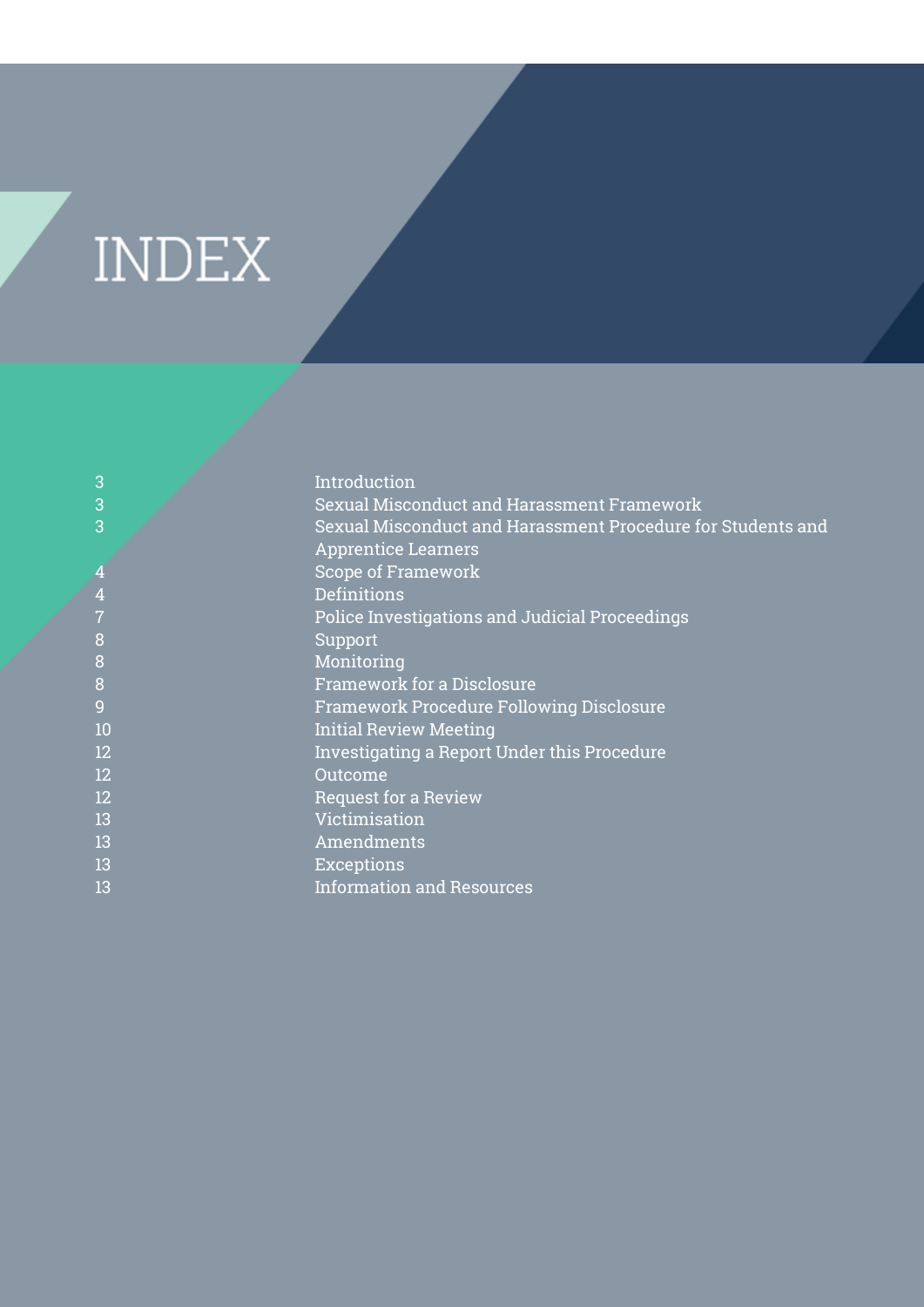# FRAMEWORK

The University of Wolverhampton ('the University') is committed to providing a positive work and study experience for all of our staff, students, apprentice learners and visitors. Everyone should feel safe, with us providing an environment that is free from discrimination and affirms the rights of all its members to be treated with dignity and respect.

The University recognises that incidents of Sexual Misconduct and Harassment occur within the University community, and acknowledges that there has been an increase in the number of incidents disclosed by our student community, a trend that is encouraged and reflected across the Higher Education sector and beyond.

The university has a zero-tolerance approach to Sexual Misconduct and Harassment.

## The Sexual Misconduct and Harassment Framework

The Sexual Misconduct and Harassment Framework has been implemented by the University to provide a framework to oversee its response to the handling of allegations of sexual misconduct and/or harassment relating to staff, students or apprentice learners, however any investigation into the allegations would fall within the University's established policies and procedures for the handling of complaints:

- Dignity at Work and Study Policy; and
- Student Code of Conduct and Disciplinary Procedure

The Framework sets out how the University will deal with allegations of Sexual Misconduct and/or Harassment made against staff, students or apprentice learners.

# Applicable Policy and Procedure

Sexual Misconduct and Harassment Framework Procedure for Staff

This Procedure applies in the following circumstances:

- Where the Reporting Party is a staff member and the alleged behaviour is against another staff member.
- Where the Reporting Party is a student or apprentice learner and the alleged behaviour is against a staff member.

The correct investigative mechanism for this Procedure is the Dignity at Work and Study Policy ('The Policy').

As the Responding Party is a member of staff the investigation will fall within the remit of the Human Resources Directorate.

Sexual Misconduct and Harassment Procedure for Students and Apprentice Learners

This procedure applies in the following circumstances:

 Where the Reporting Party is a staff member and the alleged behaviour is against a student or apprentice learner.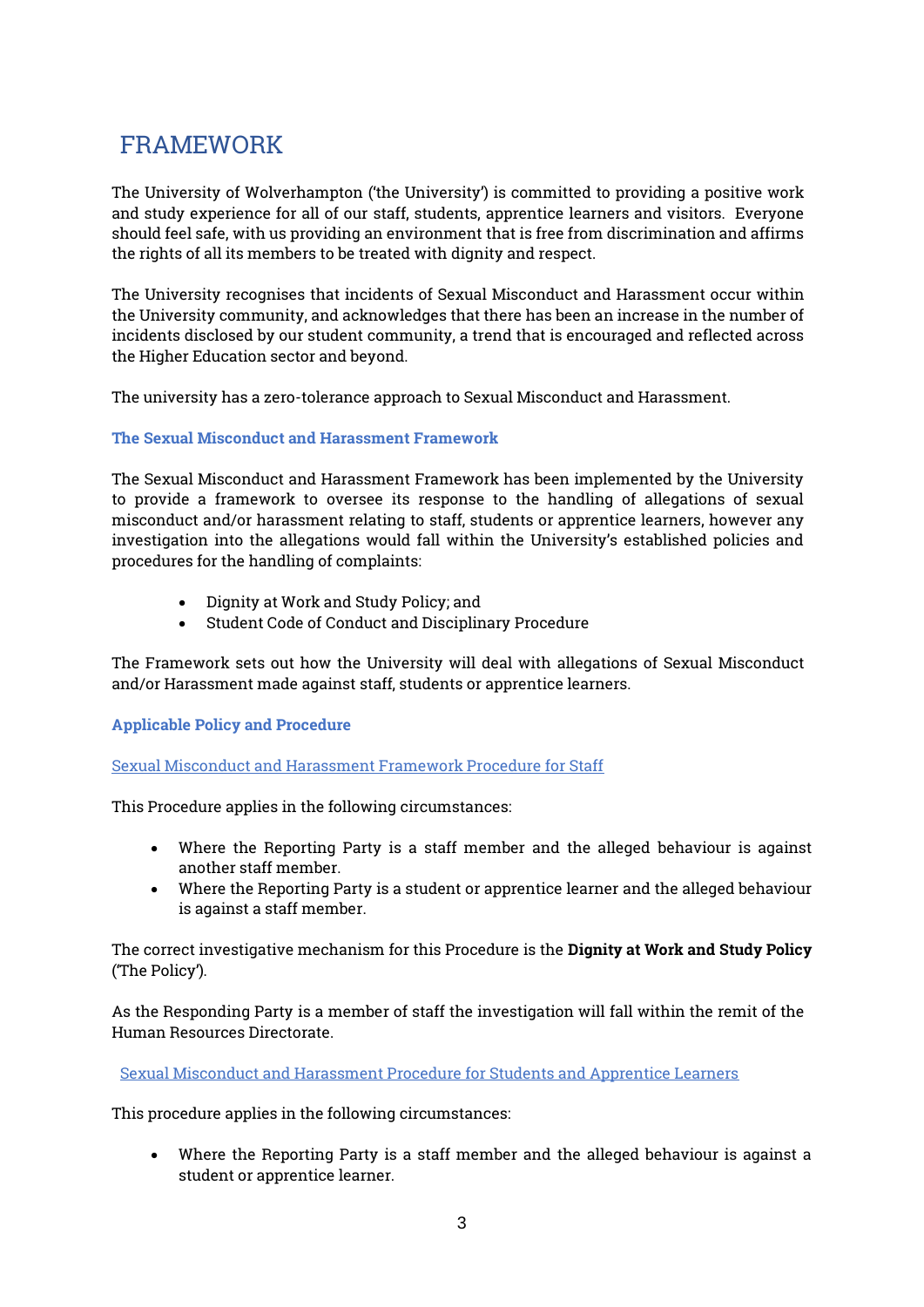Where the Reporting Party is a student and the alleged behaviour is against another student or apprentice learner.

The correct investigative mechanism for this Procedure is the Student Code of Conduct and Disciplinary Procedure ('The Code').

As the Responding Party is a student or apprentice learner the investigation will fall within the remit of the Conduct and Appeals Unit.

#### Scope of the Framework

The Framework applies to all alleged incidents, disclosed or reported, of Sexual Misconduct and/or Harassment.

The [University Safeguarding Policy](https://www.wlv.ac.uk/about-us/corporate-information/safeguarding/) will also apply if the reporting person is under 18 or a vulnerable adult.

This procedure does not cover incidents of non-sexual harassment as the University has a separate policy, Bullying & Harassment Policy and Procedure in relation to those matters.

If a conflict arises between this procedure and any other procedures of the University, then the Lead Sexual Misconduct and Harassment Officer (LSMHO), the University Secretary, shall determine which procedure will be used.

#### **Definitions**

#### Sexual Misconduct and Harassment

Sexual misconduct and harassment can involve a range of inappropriate and unwanted behaviours and acts of a sexual nature. It covers:

- all forms of sexual violence, including sex without consent;
- sexual abuse (including online and image-based abusive content);
- non-consensual sexual touching;
- sexual harassment (unwanted behaviour of a sexual nature which violates your dignity; makes you feel intimidated, degraded or humiliated or creates a hostile or offensive environment);
- stalking:
- abusive or degrading remarks of a sexual nature; and
- a vast range of other behaviours.

The definition of inappropriate sexual behaviour and violence may also include one or more of the following common signs:

- When a person is no longer interested in sexual activity after initially consenting to the act, but the other person continues to engage in sexual activity (e.g. touching, kissing, intercourse);
- When a person makes inappropriate sexual remarks in private or public places;
- When a person makes unwanted sexual advances (e.g., grabs, or attempts to touch);
- Unwanted kisses or hugs, considered more than would be appropriate to express affection;
- Masturbation and or exposure in public;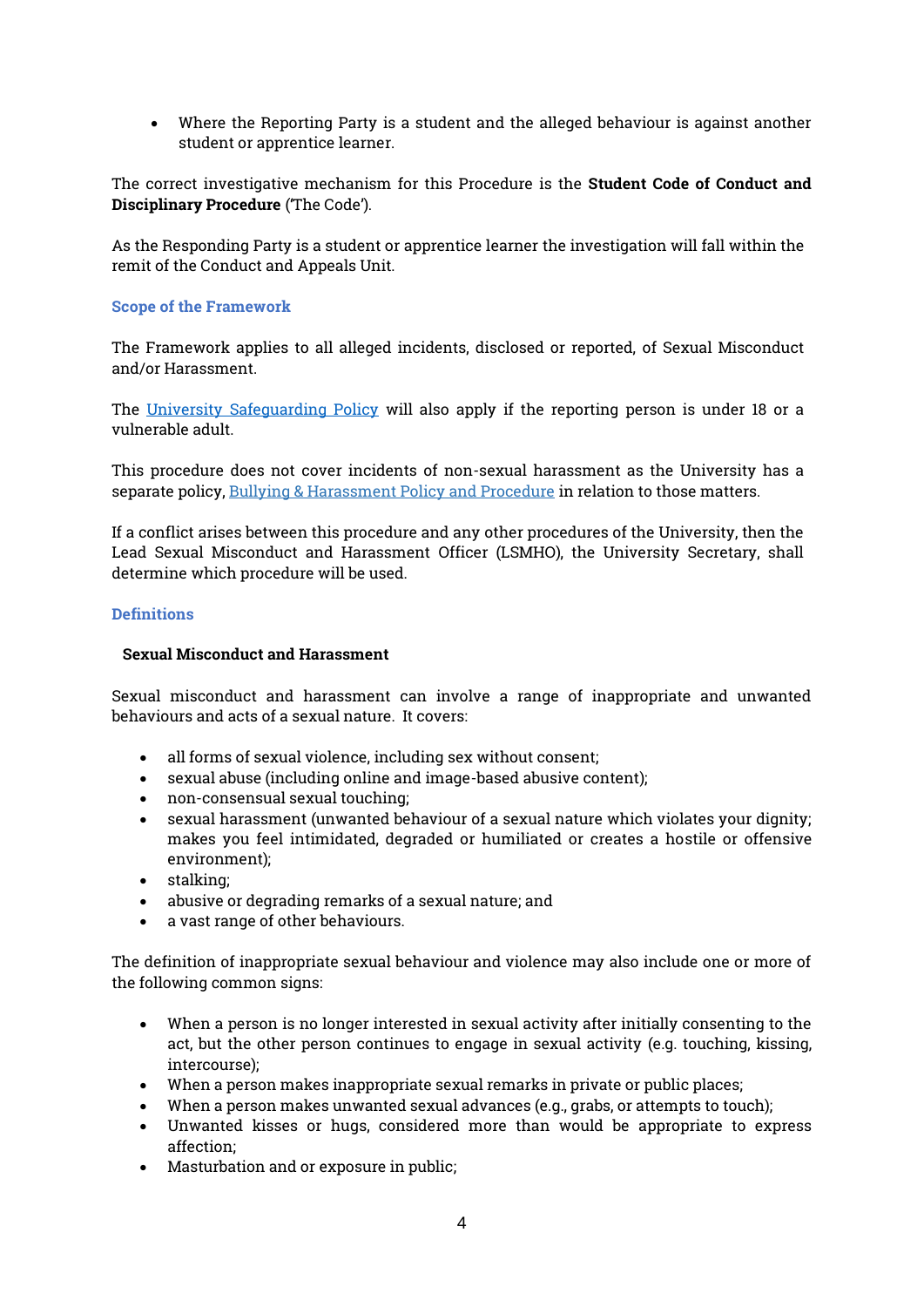Intimidation and/or the distribution of personal content and/or footage online.

The following definitions also apply:

# Consent

Consent is defined as the agreement to participate in a sexual act where the individual has both the freedom and capacity to make that decision. It is important to recognise that consent cannot be assumed based on a previous sexual experience or previously given consent, and consent may be withdrawn at any time.

## Freedom to consent

For consent to be present, the individual has to freely engage in a sexual act. Consent is not present when submission by an unwilling participant results from the exploitation of power, or coercion or force, regardless of whether there is verbal or physical resistance.

## Capacity to consent

Free consent cannot be given if the individual does not have the capacity to give consent. Incapacitation may occur when an individual is asleep, unconscious, semi-conscious, or in a state of intermittent consciousness, or any other state of unawareness that a sexual act may be occurring. Incapacitation may also occur on account of a mental or development disability, or as the result of alcohol or drug use.

#### Coercion or Force

Includes any physical or emotional harm or threat of physical or emotional harm which would reasonably place an individual in fear of immediate or future harm, with the result that the individual is compelled to engage in a sexual act.

# Alcohol and/or Drug Use

Incapacitation arising from alcohol or drug consumption should be evaluated on the basis of how the alcohol/drugs have affected the individual; signs of incapacitation may include, but are not limited to, one or more of the following:

- slurred speech,
- unsteady gait,
- bloodshot eyes,
- dilated pupils,
- unusual behaviour,
- blacking out.
- a lack of full control over physical movements,
- a lack of awareness of circumstances or surroundings, and/or
- an inability to communicate effectively.

Intoxication is never a defense for committing an act of Sexual Violence and/or Misconduct, or for failing to obtain consent. If there is any doubt as to the level or extent of one's own or the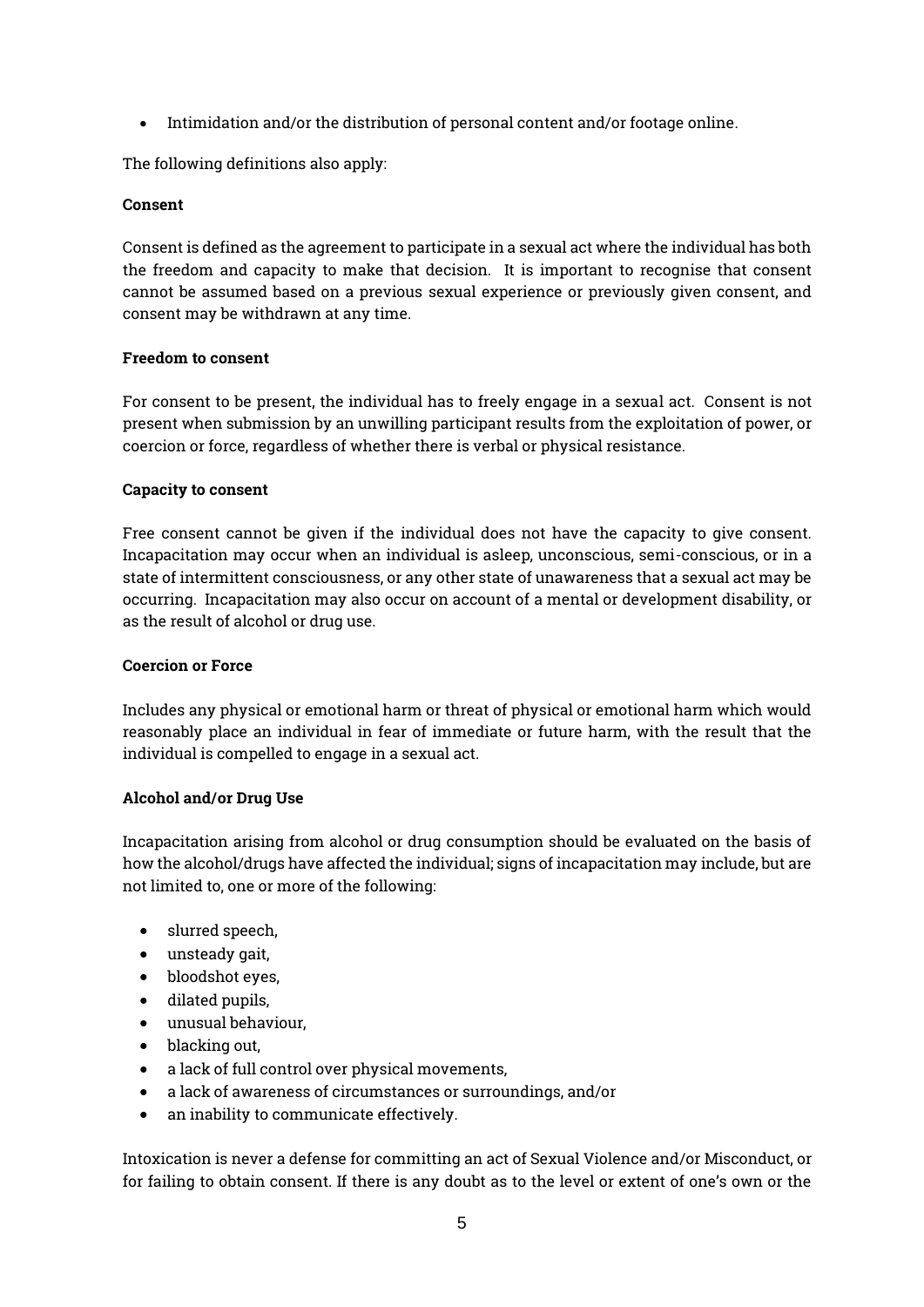other individual's incapacitation, the safest approach is to not engage in a sexual act.

## **Disclosure**

Disclosure means that an individual tells a member of the University community (such as student or staff member), that they have experienced Sexual Misconduct and/or Harassment (different from a formal complaint).

# Report

Is the sharing of information with a staff member of the University regarding an incident of Sexual Misconduct and Harassment experienced by that individual for the purposes of initiating the investigation process by the University (different from Disclosure).

## Reporting Party

Is the person(s) who has been the subject of the alleged incident of Sexual Misconduct and Harassment.

## Responding Party

Is the person(s) whose behaviour it is alleged, amounted to an incident of Sexual Misconduct and Harassment.

## Equality and Diversity

The University has a zero-tolerance approach towards any form of unlawful discrimination, prejudice, bullying and harassment, and is committed to ensuring all people are treated with dignity and respect regardless of age, disability, gender reassignment, marriage and civil partnership, pregnancy and maternity, race, religion or belief, sex, or sexual orientation.

The University of Wolverhampton recognises that Sexual Misconduct and/or Harassment may intersect with other forms of harassment and discrimination.

#### Roles and Responsibilities

The University Secretary is the Lead Sexual Misconduct and Harassment Officer (LSMHO) and is responsible for the application of this Framework. The Director of Health, Safety and Resilience is the Deputy Lead Sexual Misconduct and Harassment Officer (DLSMHO).

Each Faculty Dean, Professional Services Director, Heads of Departments/Schools, and all other leaders and managers have a duty to familiarise themselves with this policy, and to make every effort to ensure that Sexual Misconduct and/or Harassment does not occur, particularly in the areas of work for which they are responsible.

#### Reporting

We will actively respond to all reports of Sexual Misconduct and/or Harassment. The University recognises that some experiences may constitute a criminal offence, and we will ensure that, in all cases, reports are carefully and thoughtfully addressed by appropriately trained staff members through a process that is transparent and clearly communicated to the individuals involved. The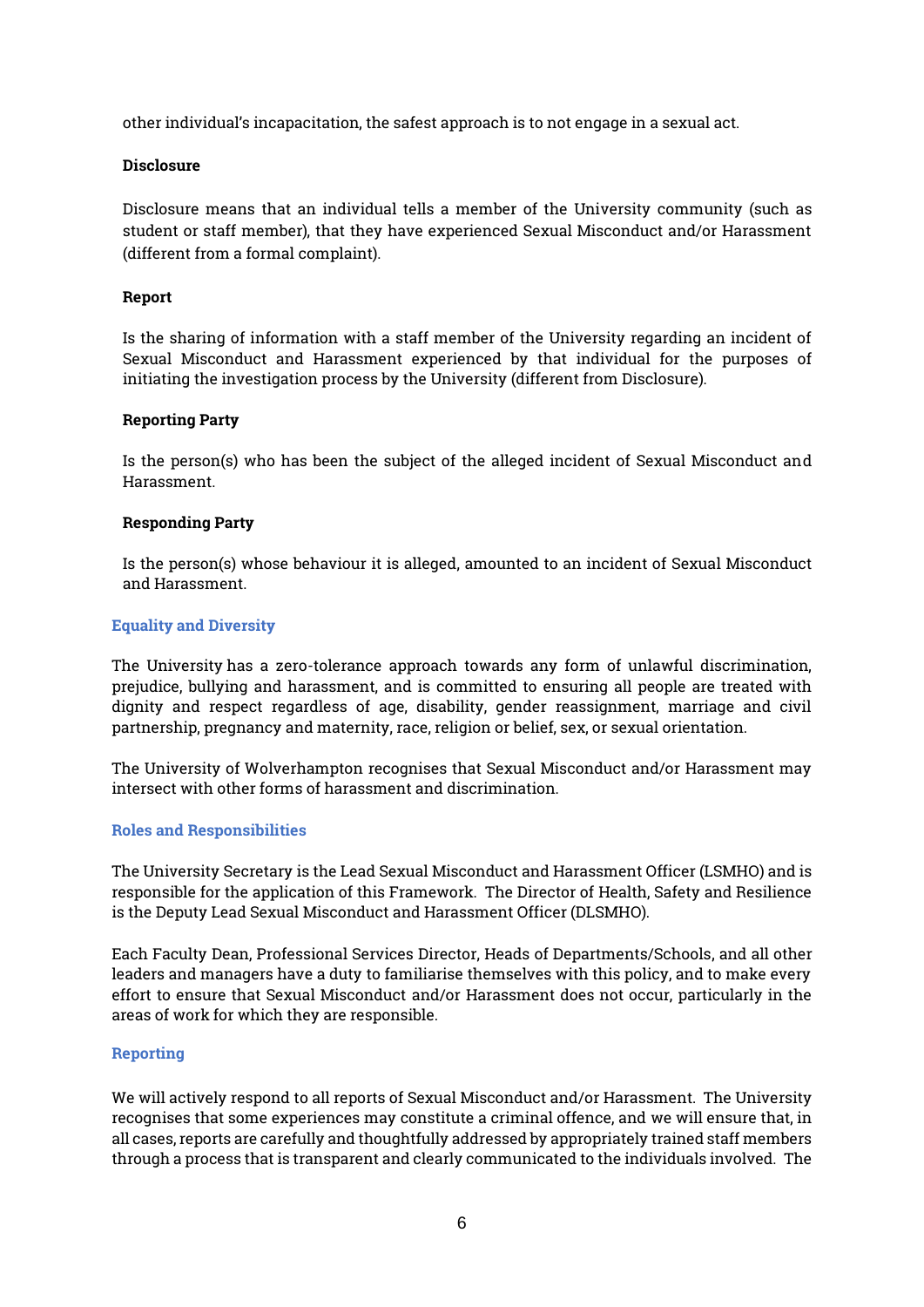complaint will be investigated promptly and objectively. Investigations will be objective and independent.

To distinguish the University process from a criminal law process, the University refers to sexual violence, sexual harassment and sexual abuse as sexual misconduct throughout the disciplinary process. The use of this term is not intended to trivialise what has happened; sexual misconduct is a term which captures all types of sexual violence, from rape and sexual assault, to stalking, harassment and abuse.

The term 'misconduct' is used to highlight the difference between a police investigation under the criminal law, and an investigation by the University under its applicable policy and procedures.

We will ensure that both the reporting party (person(s) who has made a formal complaint regarding an experience of sexual misconduct), and the responding party (person(s) named in a formal complaint who is alleged to have committed an act of sexual misconduct), are listened to, and responded to in a safe, supportive, trusting environment.

The University remains committed to prioritise the safety and wellbeing of the parties involved, whilst ensuring the dignity of all those involved in any investigation or disciplinary proceedings. We will respect the right of the individual disclosing an experience to choose how to take forward a disclosure, including the decision not to make a formal complaint.

## Timescales

Whilst every effort will be made to comply with timescales, due to the complexity and or specific circumstances of a case, timescales may be extended. In such circumstances the individuals concerned will be advised of the reasons for any delay. Consideration needs to be given to the nature of the investigation, the collation of evidence, number of witnesses involved, external criminal investigations (if applicable) which may cause unavoidable delays.

# **Documentation**

It is important that notes are kept at all stages of this procedure.

Where the University embarks upon an investigation it is important to note that, any information or material gathered during that investigation, may be likely to be requested by the Police in any future criminal proceedings. For those undertaking such an investigation it is therefore important to ensure that the investigation will withstand the scrutiny to which it might be subjected in the Criminal Justice process at a later date.

The Criminal Procedure and Investigations Act 1996 (CPIA) Code of Practice applies.

An important aspect of the CPIA is that it sets standards and procedures for investigators that:

- Regulate the investigation process
- Regulate the recording and retention of material that is found or is generated in the course of an investigation.

"Persons other than police officers who are charged with the duty of conducting an investigation as defined in the Act are to have regard to the relevant provisions of the code, and should take these into account in applying their own operating procedures." The CPIA Code of Practice 20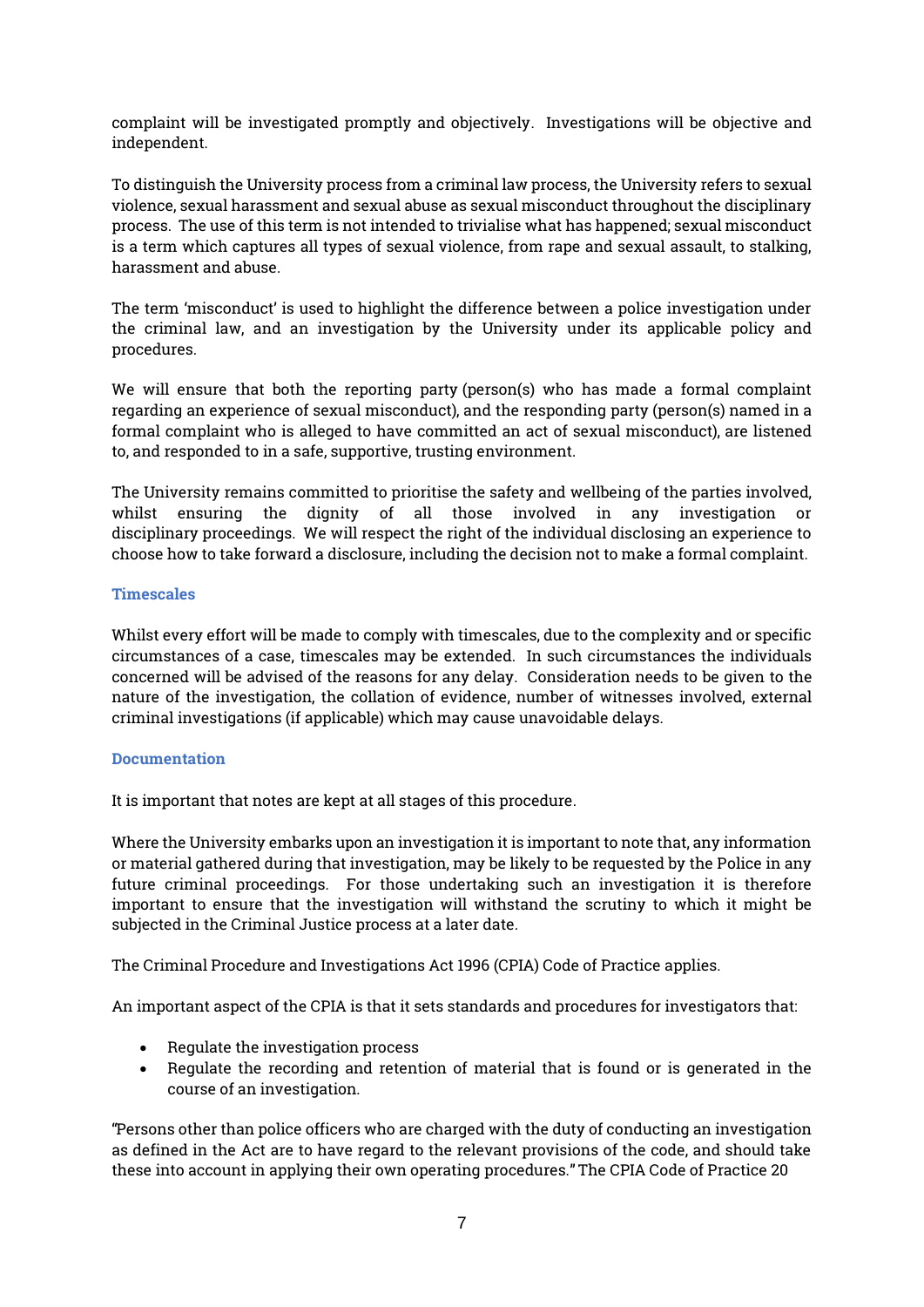Guidance on such investigations can be obtained from the Office of the University Secretary.

A member of the University community may decide to submit a complaint which may result in the invoking of the disciplinary process, which could result in an investigation and discipline panel hearing, and at a later date, potentially some years hence, make a decision to report the sexual misconduct to the police. This would trigger a police investigation, where it is likely that all materials held by the University will be sought. This would include investigation materials.

#### Police investigations and judicial proceedings

The Framework is designed to support the Reporting Party to disclose or report incidents of Sexual Misconduct and/or Harassment to the University, and to support the Reporting Party when they choose and assess the course of action that is most appropriate for them.

Where a criminal investigation or judicial proceedings are ongoing or are likely to commence in respect of a Disclosure or Report, the University can receive a Report of Sexual Misconduct and/or Harassment. In the interest of not causing impediment to the criminal proceedings, the University will not commence an internal investigation or will suspend an ongoing investigation. In all instances the University will undertake necessary precautionary action.

Reports of alleged incidents of Sexual Misconduct and/or Harassment will be considered at an Initial Review Meeting (IRM) including situations where the Reporting Party chooses not to report the matter to the Police. An IRM may also be called after the conclusion of a criminal investigation or judicial proceedings where there are issues outstanding which are pertinent to a member of staff, student, or apprentice learner.

A decision by the Police or Crown Prosecution Service (or other law enforcement agency) to take no further action in relation to a criminal matter or an acquittal at a trial does not preclude the University from taking action under any procedure and does not mean the Reporting Party has made a vexatious or malicious report.

In all cases, the University will advise the Reporting Party that it does not have the legal investigatory powers of the Police, and cannot make a determination on criminal guilt. An internal investigation is focused exclusively on whether a breach of the established University policies and procedures has occurred.

The internal process cannot therefore be regarded as a substitute for a Police investigation or criminal prosecution.

Where a member of staff, student or apprentice learner has been convicted of a criminal offence or accepts a Police caution in relation to behaviour that falls within the scope of the Code of Conduct, the conviction/caution will be taken as conclusive evidence that the behaviour took place and no further investigation shall be required by the University.

In such instances the case will be referred by the LSMHO to either the Director of Human Resources, for a member of staff or the Head of Conduct and Appeals, for a student or apprentice learner for due consideration under the relevant policy or procedure.

## Support

The principle aim of the Sexual Misconduct and Harassment Framework is to ensure that support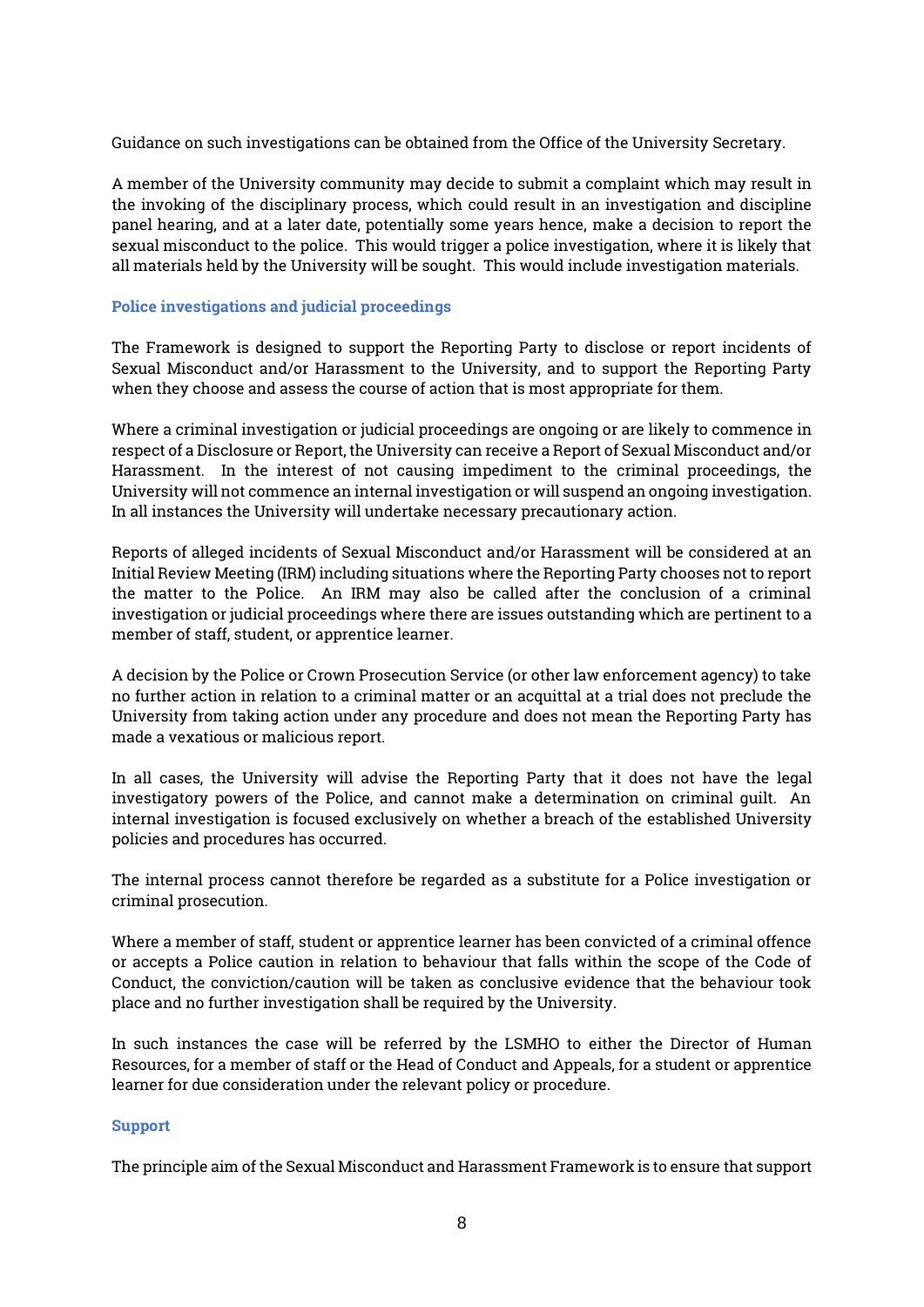is provided to those members of our community affected by the issues.

The University will provide information on support, resources available and offer interim measures as appropriate to the Reporting Party, Responding Party, and witnesses involved in alleged incidents of Sexual Misconduct and/or Harassment.

Support resources are available to any member of the University who discloses an incident regardless of their choice to make a Report to the University or Police. Support remains available irrespective of the outcome of an investigation.

The Reporting Party and Responding Party will each have a member of staff assigned to them to offer welfare and pastoral support. This support will be separate; one member of staff will not provide support to both parties.

Staff in these roles will receive training to enable them to support either party during and after an investigation.

The Reporting Party will be signposted to the Sexual Assault Referral Centre if appropriate. The support available through internal and external services is set out at:

- [Supporting Victims of Sexual Violence](https://www.sv2.org.uk/)
- [Black Country Rape and Sexual Violence Support Centre](https://blackcountrywomensaid.co.uk/services/rape-sexual-violence-services/)

## **Monitoring**

The Office of the University Secretary will maintain a central record of incidents to effectively engage in prevention and response initiatives. The Safeguarding Manager will keep a record of anonymised Disclosures and Reports of Sexual Misconduct and/or Harassment incidents involving students and/or staff for trend monitoring purposes. The LSMHO will ensure that the Vice Chancellor's Advisory Group, Corporate Management Board, Student Affairs Committee and Board of Governors are regularly provided with anonymised data concerning the cases that are dealt with under this procedure.

The Safeguarding Manager will manage the administration of the IRM process on behalf of the LSMHO by arranging meetings, taking minutes and keeping records for the process.

#### Framework for a Disclosure

The process below will be initiated following receipt by the University of a Disclosure of an incident of Sexual Misconduct and/or Harassment. The Disclosure may be received in a variety of ways and may not necessarily be brought forward by the Reporting Party.

A Disclosure can be made in one of the following ways:

- to a member of staff
- via the Safeguarding email [\(safeguarding@wlv.ac.uk\)](mailto:safeguarding@wlv.ac.uk)
- if a student or apprentice learner to the Head of Conduct and Appeals

A Disclosure may relate to a Responding Party who is or is not a member of the University community. A Disclosure does not automatically result in a Report under the Sexual Misconduct and Harassment Framework. The University respects the right of the Reporting Party to choose how to take forward a Disclosure.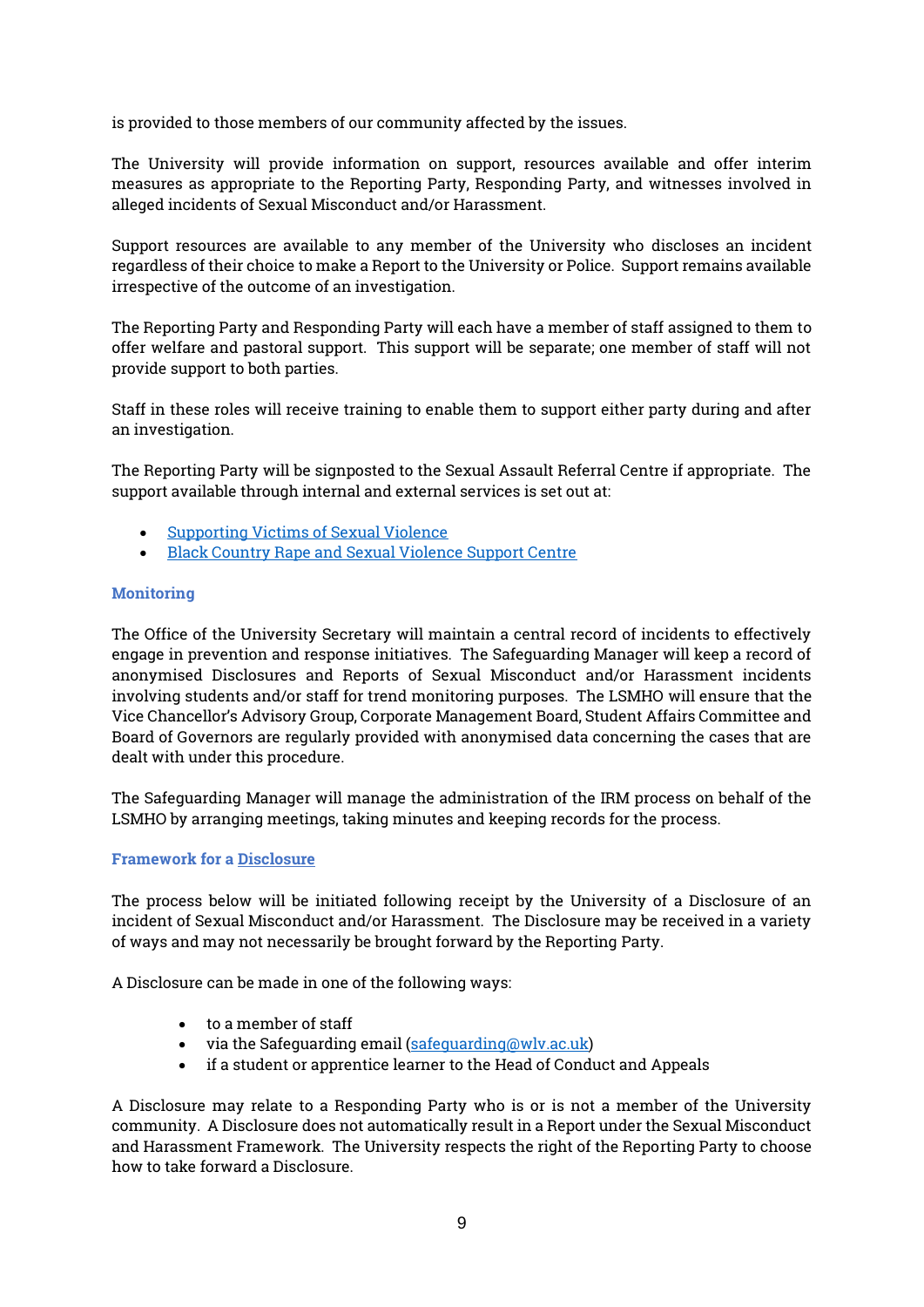Following a Disclosure, the Safeguarding Manager in consultation with the Director of Human Resources or the Head of Conduct and Appeals will provide the Reporting Party with their reporting options along with information on resources for specialist support. The University recognises that the Reporting Party may require time and reflection before making a decision. The Reporting Party will be given the option and support to do one or more of the following:

- report to the Police:
- report to the University;
- make no report of the incident; and/or
- receive advice on the support that is available.

Anyone who discloses they have been targeted by someone engaging, or attempting to engage in a sexual act without the Reporting Party's consent or sexually touching the Reporting Party without their consent, will be signposted to the local Sexual Assault Referral Centre (SARC) so that they may access services provided.

This will also allow the Reporting Party to make an anonymous report and have evidence stored while they choose if they want to make a report to the Police. The Reporting Party will be also be signposted to information from the Sexual Assault Referral Centre on how to preserve evidence.

Staff can make a referral to the SARC on behalf of the Reporting Party with their consent.

Students and staff can access the local SARC through the Horizon – Sexual Assault Referral Centre at Wolverhampton:

[https://win.wolverhampton.gov.uk/kb5/wolverhampton/directory/service.page?id=AIzfQEQY9w](https://win.wolverhampton.gov.uk/kb5/wolverhampton/directory/service.page?id=AIzfQEQY9wo) [o](https://win.wolverhampton.gov.uk/kb5/wolverhampton/directory/service.page?id=AIzfQEQY9wo)

# Walsall SARC:

[https://www.wcld.co.uk/kb5/walsall/asch/service.page?id=J\\_oeaLDeFUw](https://www.wcld.co.uk/kb5/walsall/asch/service.page?id=J_oeaLDeFUw)

Telford SARC:

<https://www.cqc.org.uk/location/1-877389019/contact>

Staff who receive a Disclosure of Sexual Misconduct and/or Harassment should complete the Online Referral Form as appropriate. They may, if the Reporting Party requests, omit the name of the Reporting Party and/or Responding Party.

Staff must ensure that all Disclosures of incidents are passed to the Safeguarding Manager via the Safeguarding email [\(safeguarding@wlv.ac.uk\)](mailto:safeguarding@wlv.ac.uk) as a matter of urgency. The Safeguarding Manager will liaise with LSMHO and the Director of Human Resources or the Head of Conduct and Appeals and arrange an IRM.

The Safeguarding Manager will also retain anonymised information to be used for trend monitoring purposes and staff can seek support and advice regarding the disclosure if needed.

# Framework Procedure following a Report

The Reporting Party may choose to make a Report to the University with the intention of the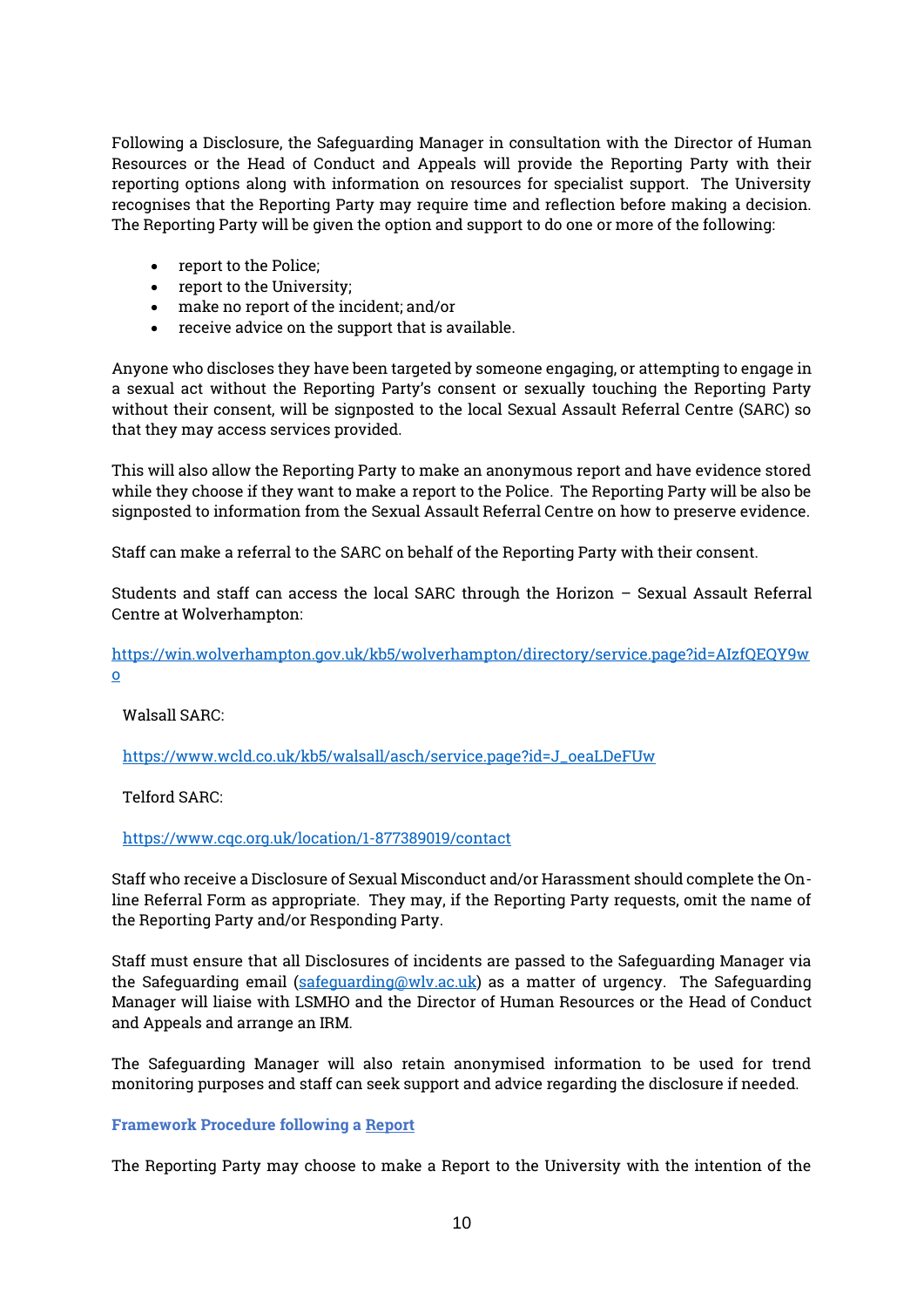University initiating an investigation. Paragraphs 9.6, 9.7, 9.8 are equally applicable to an individual making a Report.

A Report can be made in one of the following ways:

- to a member of staff
- via the Safeguarding email [\(safeguarding@wlv.ac.uk\)](mailto:safeguarding@wlv.ac.uk)
- to the Safeguarding Manager
- if a student or apprentice learner to the Head of Conduct and Appeals

A Report must contain a written statement of the allegation providing details of the Responding Party, setting out the circumstances and details of the alleged behaviour and details of any witnesses.

A Report cannot be investigated if the Reporting Party does not wish the substance of the allegation to be made known to the Responding Party.

Before any action is taken by the University, the Reporting Party will be asked to attend an initial meeting with the Safeguarding Manager during which the procedure for investigations will be explained and the details of the report will be confirmed. If the Reporting Party is unwilling for the Responding Party to be informed of the allegation against them, the investigation cannot proceed.

The Reporting Party will be given the option to participate in an investigation. A note of the initial meeting will be sent to the Reporting Party who will be asked to confirm whether it is an accurate summary of the discussion and confirm whether they agree to participate in an investigation.

Following receipt of a confirmed Report to the University or a report to the Police, the Safeguarding Manager will organise an Initial Review Meeting (IRM) as soon as is practicable.

Pending the IRM, the Safeguarding Manager will advise the reporting manager as to any steps as may be necessary to:

- ensure that if the referral involves a student or apprentice learner that they receive appropriate academic and pastoral support;
- Ensure that if the referral involves a members of staff they are provided with support in the workplace;
- safeguard the health, safety and welfare of members of the University community; and
- ensure that confidentiality is maintained as appropriate.

The decision to launch a formal investigation following a Report can only be made:

- at the IRM in consultation with the Director of Human Resources or the Head of Conduct and Appeals; and
- if supported/requested by the Reporting Party.

Staff must not attempt to investigate the incident or inform the Responding Party or any other student of the Report or Disclosure.

If it is found that the Reporting Party has made false or malicious allegations, the Reporting Party may be subject to disciplinary action.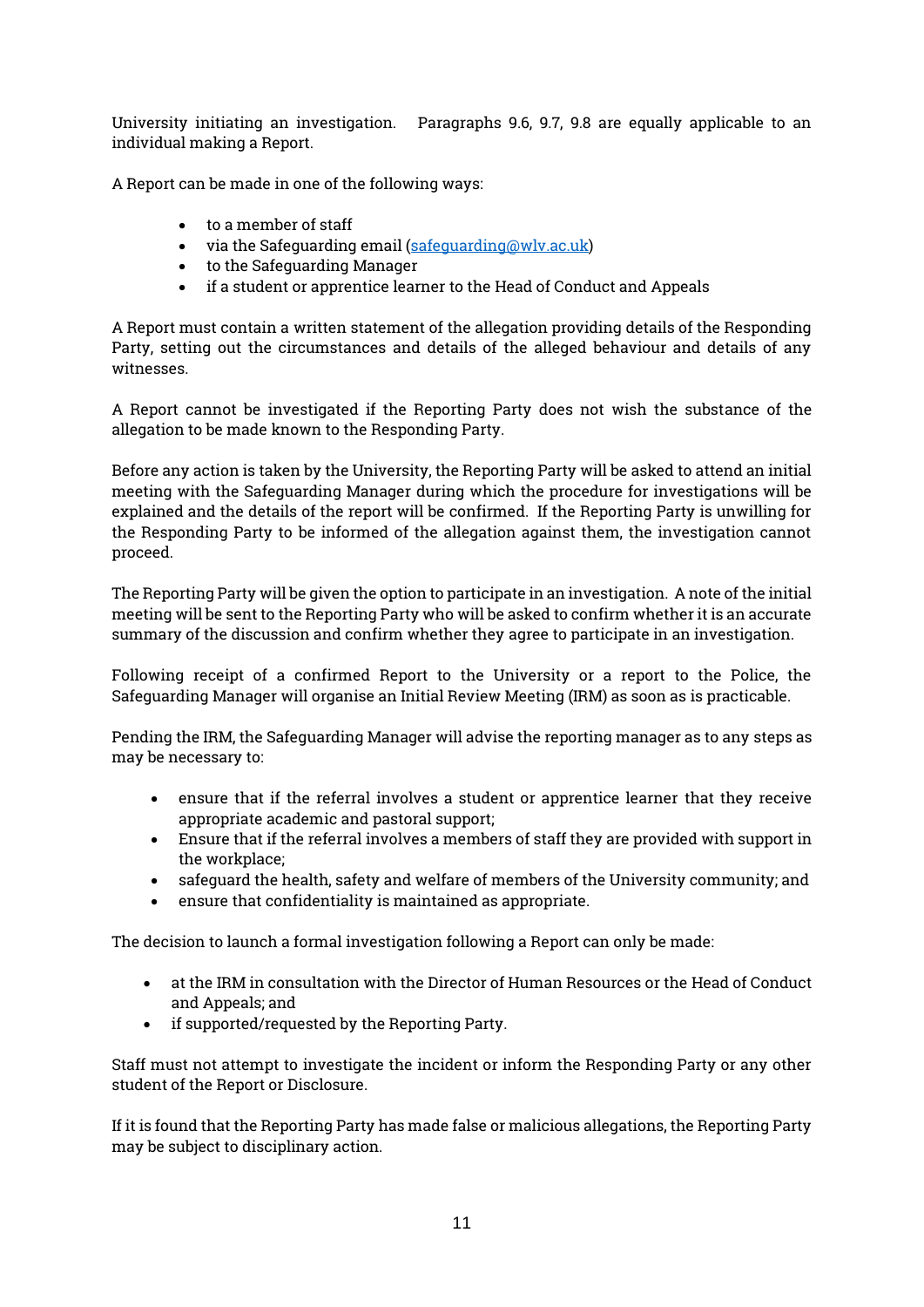#### Initial Review Meeting

The Initial Review Meeting (IRM) is the core aspect of the Sexual Misconduct and Harassment Framework which enables the University to ensure that supportive measures are in place for all relevant individuals.

The IRM will be chaired by LSMHO or, in their absence, the DLSMHO and supported by the Safeguarding Manager. The purpose of an IRM is to assess support needs and to consider how to protect the interests of all parties and members of the University community who may be affected by the case and to agree next steps. The Report will not be investigated at the IRM.

The membership of the IRM will depend upon the nature of the alleged incident and will be determined by the LSMHO (or the DLSMHO). The membership may include, as a minimum:

- DLSMHO;
- A representative of Student Support and Wellbeing (or their nominee);
- Director of Human Resources (or their nominee, for staff referrals) and/or
- The Head of Conduct and Appeals (or their nomine, for student or apprentice learner referrals);
- Safeguarding Manager; and
- A senior representative from the School/s of the student/s named in the report;
- A senior representative from the Faculty or Professional Services Directorate of the staff member named in the report.

In addition, consideration will be given to the inclusion of external stakeholders who are actively involved in supporting the student/s affected or who can make a contribution to the purpose of the IRM. This may include, but is not limited to, representatives from a Sexual Assault Referral Centre, the Rape and Sexual Abuse Counselling Centre or the Safeguarding Manager based within the local Police force.

During the IRM, the members will:

- Consider the academic, work, welfare and support needs of both Parties and of any other members of the University community directly involved in the Report and identify any actions required to ensure that those needs are met;
- Undertake a risk assessment in order to determine whether any precautionary measures need to be put in place in order to:
	- $\circ$  Ensure that a full and proper investigation can be carried out (either by the police or University) and/or
	- $\circ$  Implement measures to reasonably ensure the safety and wellbeing of those involved during an investigation carried out by the Police or University.
- Precautionary measures may include:
	- $\circ$  Imposing conditions on the Responding Party and/or Reporting Party (for example, requiring the either Party not to contact certain witnesses or requiring either Party to move accommodation or prohibiting either Party from going to certain places within the University at certain times of the day);
	- $\circ$  Suspending the Responding Party in accordance with the applicable policy and procedure.
	- $\circ$  Identify the members of staff within the University with responsibility for supporting the Reporting Party and Responding Party and, where appropriate, inform them of the outcome of the IRM;
	- o Ensure that arrangements are in place to maintain confidentiality as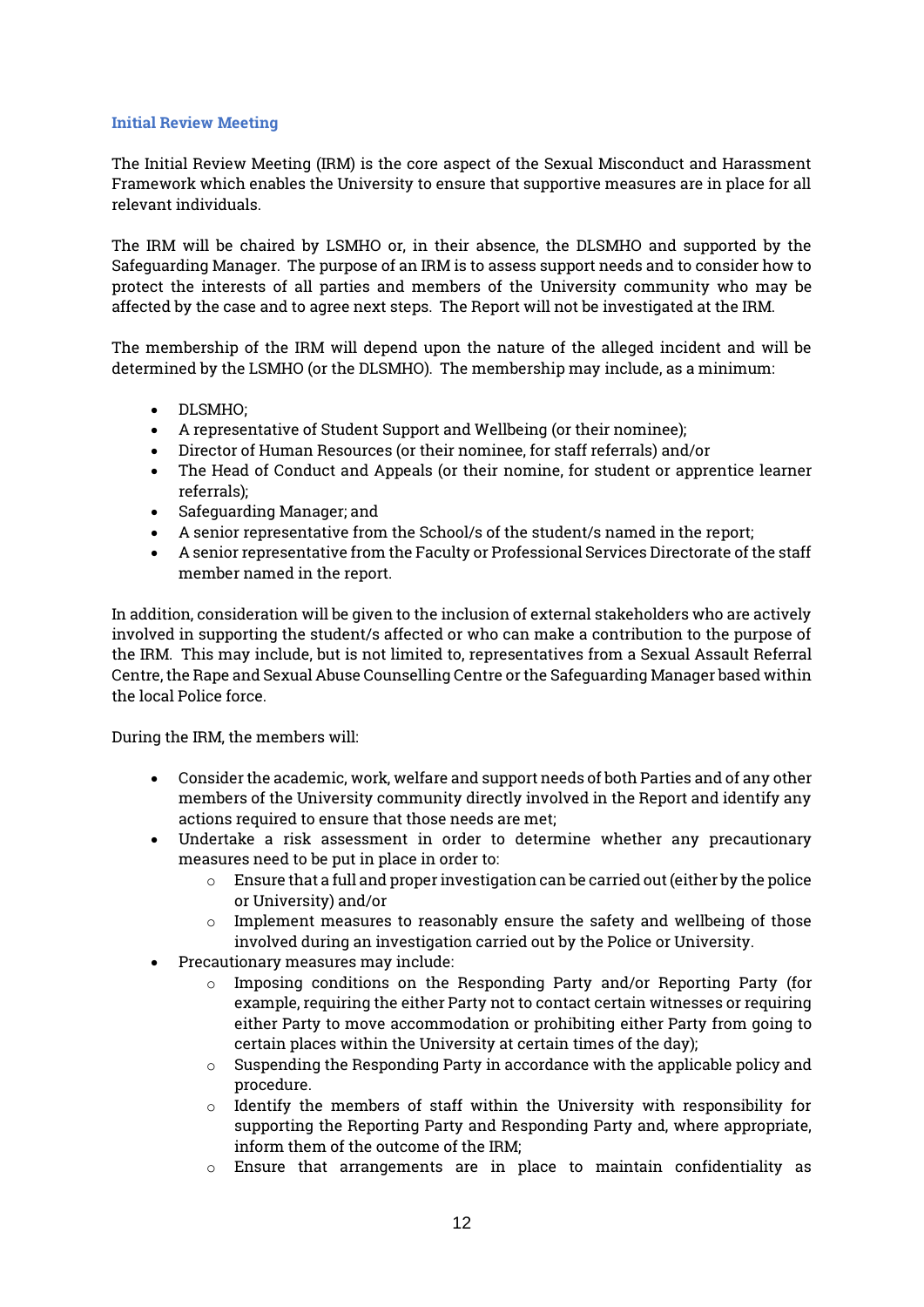appropriate;

- o Review the involvement of external agencies (e.g. Sexual Assault Referral Centre and the Police);
- o Decide/make recommendations about what the next steps should be and determine how to carry forward the decisions and/or recommendations that are made;
- o Consider any other actions relevant to the alleged incident.

Actions arising out of the IRM may include (but are not limited to):

- The provision of further or different support to the parties involved. The support measures may relate to academic, work, housing, finance, health and wellbeing matters.
- The imposition of precautionary measures on either Party pending the outcome of the criminal and/or disciplinary process;
- A recommendation to the Offices of the Vice Chancellor that a suspension be imposed on the Responding Party under the applicable policy and procedure pending the outcome of criminal investigations/proceedings and/or internal investigations/disciplinary proceedings.
- A recommendation to the Director of Human Resources or Head of Conduct and Appeals that the alleged incident be investigated;
- Appropriate communication with the parties involved;
- Collection of further information necessary to inform future management of the situation;
- A recommendation that an investigation into an alleged incident that has already commenced under paragraph 8, should be suspended or terminated.
- Informing the Responding Party of the Report and the procedure for investigations and providing them with the option to participate in an investigation.

For members of staff Human Resources are responsible for ensuring that any decision or recommendations made at the IRM are implemented and undertaken in accordance with policy and procedure.

For students and apprentice learners the Conduct and Appeals Unit are responsible for ensuring that any decisions or recommendations made at the IRM are implemented and undertaken in accordance with policy and procedure.

The risk assessment and any precautionary measures that are put in place will be reviewed monthly to assess the continued necessity and impact of the measures and will be amended as appropriate. Additional IRM meetings may be convened by the LSMHO as they believe necessary.

Where the IRM, on the recommendation of the Director of Human Resources or the Head of Conduct and Appeals, determines that an alleged incident should not be considered under this procedure, the respective departments shall provide the Reporting Party with written reasons for the determination and information about their right to request a review.

# Investigating a report under this procedure

Where the IRM, on the recommendation of the Director of Resources or the Head of Conduct and Appeals, agrees that a Report should be investigated, an investigation will be undertaken as quickly as possible. All Parties involved will be expected to maintain appropriate levels of confidentiality.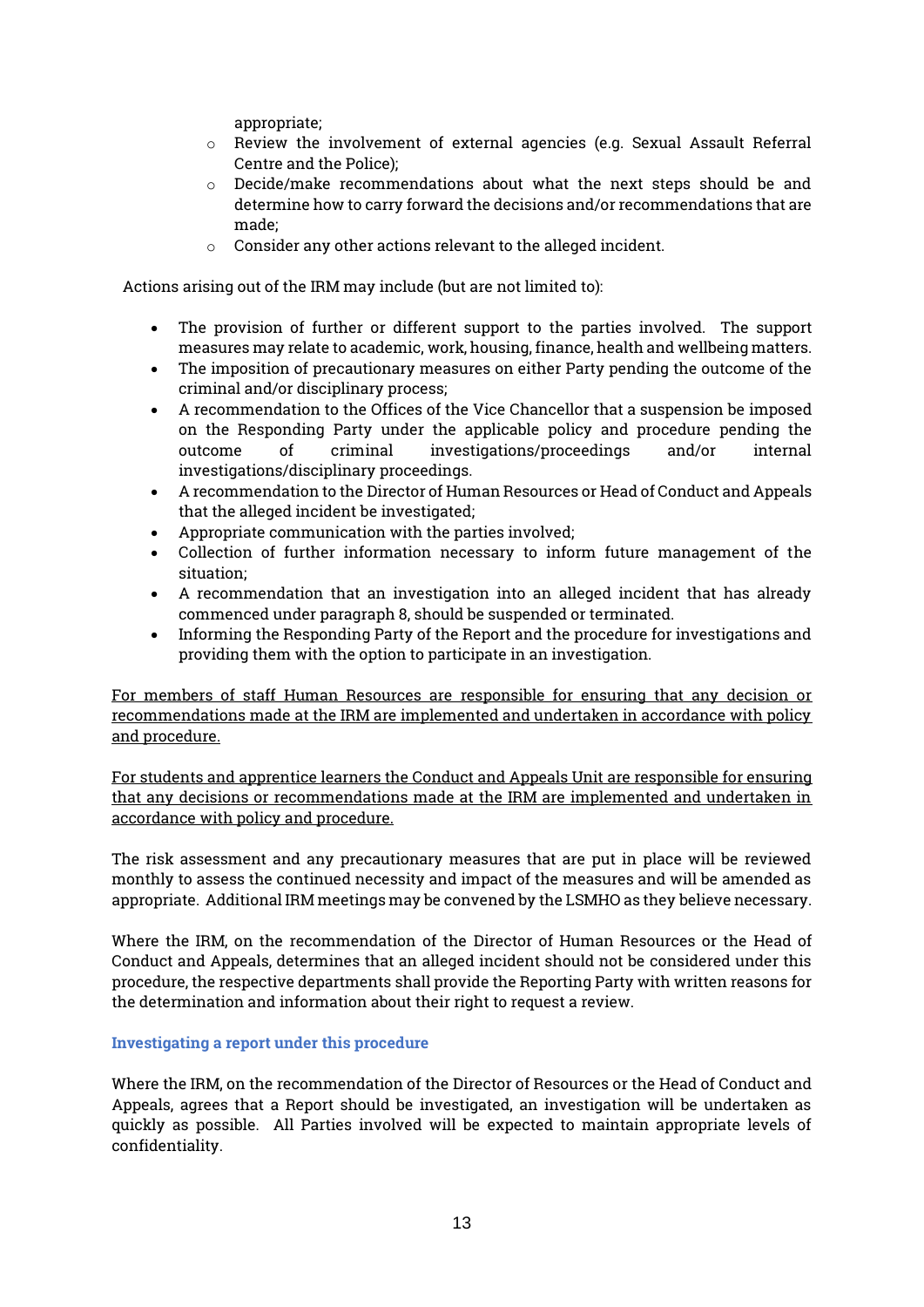The investigation will be undertaken in accordance with the applicable policy and procedure.

An Investigator will be appointed and the Investigator/s will act promptly and tactfully, observing appropriate levels of confidentiality at all times. The Investigator/s will take appropriate measures to provide a safe, comfortable and supportive environment in which to discuss the Report with the Reporting Party, Responding Party and any witnesses during investigation meetings. The Investigator/s may consult external parties to seek specialist advice as required while maintaining confidentiality.

The purpose of the investigation meeting is to provide each party with a full and fair opportunity to explain or present their version of events. Investigation meetings will be conducted with sensitivity.

#### Outcome

At the conclusion of the investigation, the Reporting Party and the Responding Party will be asked whether they wish the outcome to be conveyed in person, or by email, video meeting or telephone meeting. In all cases a written outcome will be provided.

The Investigator/s will provide an investigation report explaining their written decision summarising their findings and considerations which led them to reach their decision and outlining any recommendations or next steps required.

At the conclusion the University will only provide information in accordance with the requirements of the Data Protection Act and the Reporting Party and Responding Party will be provided with sufficient information to provide assurance that a full and detailed investigation has been undertaken.

#### Request for a Review

In the event an IRM, on recommendation of the Director of Human Resources or the Head of Conduct and Appeals, concludes that the Report does not meet the threshold for investigation by the University, the Reporting Party may request a review of that decision, in writing to the Deputy Vice Chancellor, within 20 working days of notification of the decision.

A request for a review can be made on the following ground only and should include any supporting evidence:

 New evidence that the IRM were not privy to and therefore could not have taken into account when reaching their determination.

#### **Victimisation**

The University recognises that it takes courage to make a complaint and the University undertakes to treat complaints seriously and sympathetically and to act promptly.

The University undertakes to make every effort to ensure that members of staff, students or apprentice learners who make a complaint of Sexual Misconduct and/or Harassment will not subsequently be subject to victimisation.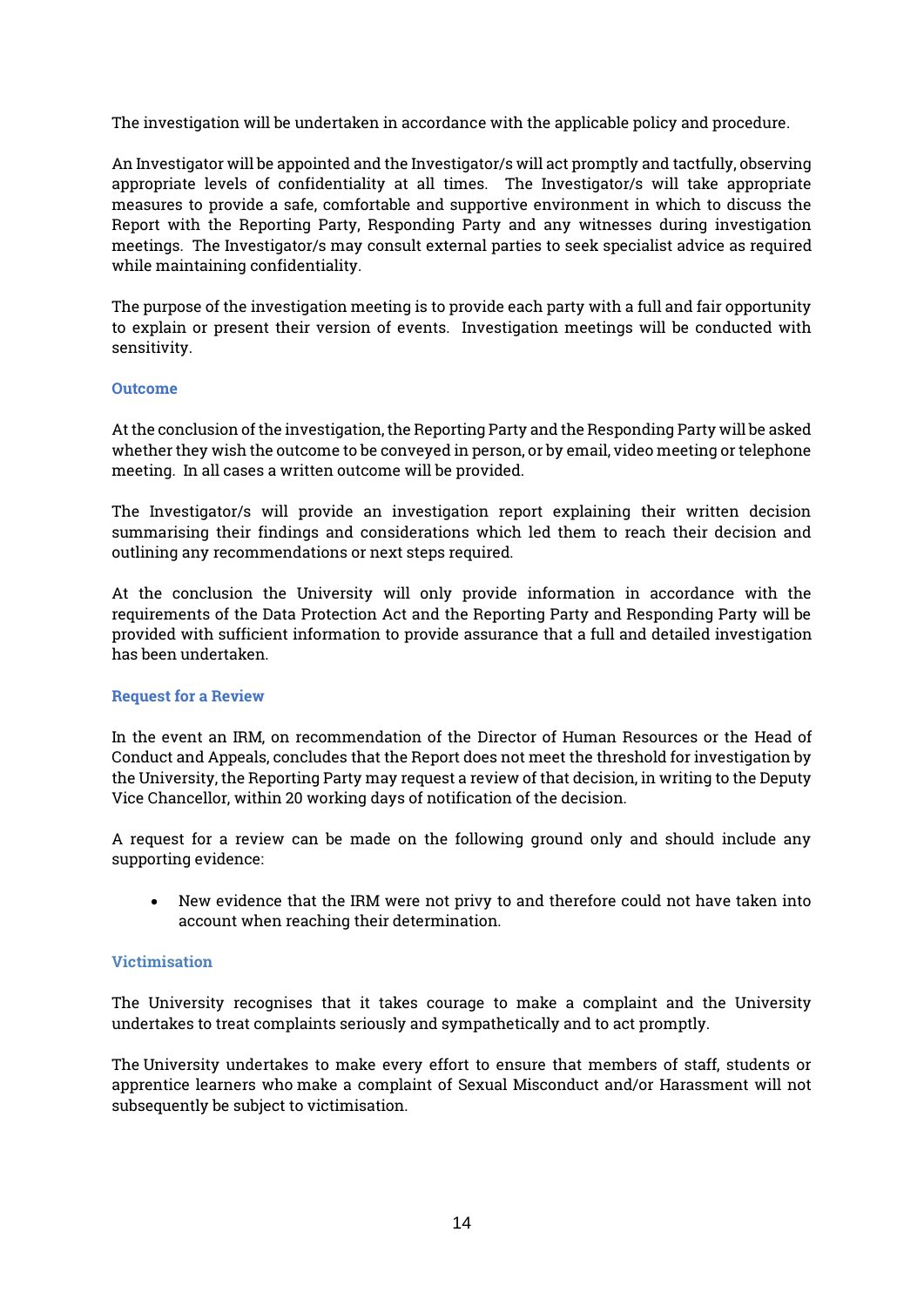Any complaint from a member of staff about such behavior should be brought directly to the attention of the Human Resources Business Partner with responsibility for the Faculty or Directorate.

Any complaint from a student about such victimisation should be brought directly to the attention of the Head of the Conduct and Appeals Unit.

The University also has a Whistleblowing Policy and a referral can be made to the University Secretary via:

### [Transparency@wlv.ac.uk](mailto:Transparency@wlv.ac.uk)

# **Amendments**

This Framework has been approved by the University's Corporate Management Board. The University may change this Framework at any time, and where appropriate. Where the Framework is not due for review, but is found to require updating, it will remain published, unless the reasons for review render it obsolete.

## **Exceptions**

The University is committed to providing a safe environment for students, staff and visitors and adopts a zero-tolerance approach to incidents of sexual misconduct and/or harassment. There are no exceptions.

#### Information and resources

- Head of Conduct and Appeals Unit Ros Hampton The University of Wolverhampton, Wulfruna Street, Wolverhampton WV1 1LY Email: [R.Hampton@wlv.ac.uk](mailto:R.Hampton@wlv.ac.uk)
- Director of Human Resources Tracey Hulme The University of Wolverhampton, Wulfruna Street, Wolverhampton, WV1 1LY Email: [T.Hulme@wlv.ac.uk](mailto:T.Hulme@wlv.ac.uk)
- Lead Sexual Misconduct and Harassment Officer Samantha Waters The University of Wolverhampton, Wulfruna Street, Wolverhampton WV1 1LY Email: [samantha.waters@wlv.ac.uk](mailto:samantha.waters@wlv.ac.uk)
- Policy Manager Eran Sandhu The University of Wolverhampton, Wulfruna Street, Wolverhampton WV1 1LY Email: [Eran.Sandhu@wlv.ac.uk](mailto:Eran.Sandhu@wlv.ac.uk)
- Head of Information and Compliance Louisa Volante The University of Wolverhampton, Wulfruna Street, Wolverhampton WV1 1LY Email: [Louisa.Volante@wlv.ac.uk](mailto:Louisa.Volante@wlv.ac.uk)

| <b>VERSION</b> | $\pm 0$ | <b>AUTHOR/OWNER</b> | Samantha Waters, University |
|----------------|---------|---------------------|-----------------------------|
|                |         |                     | Secretary                   |